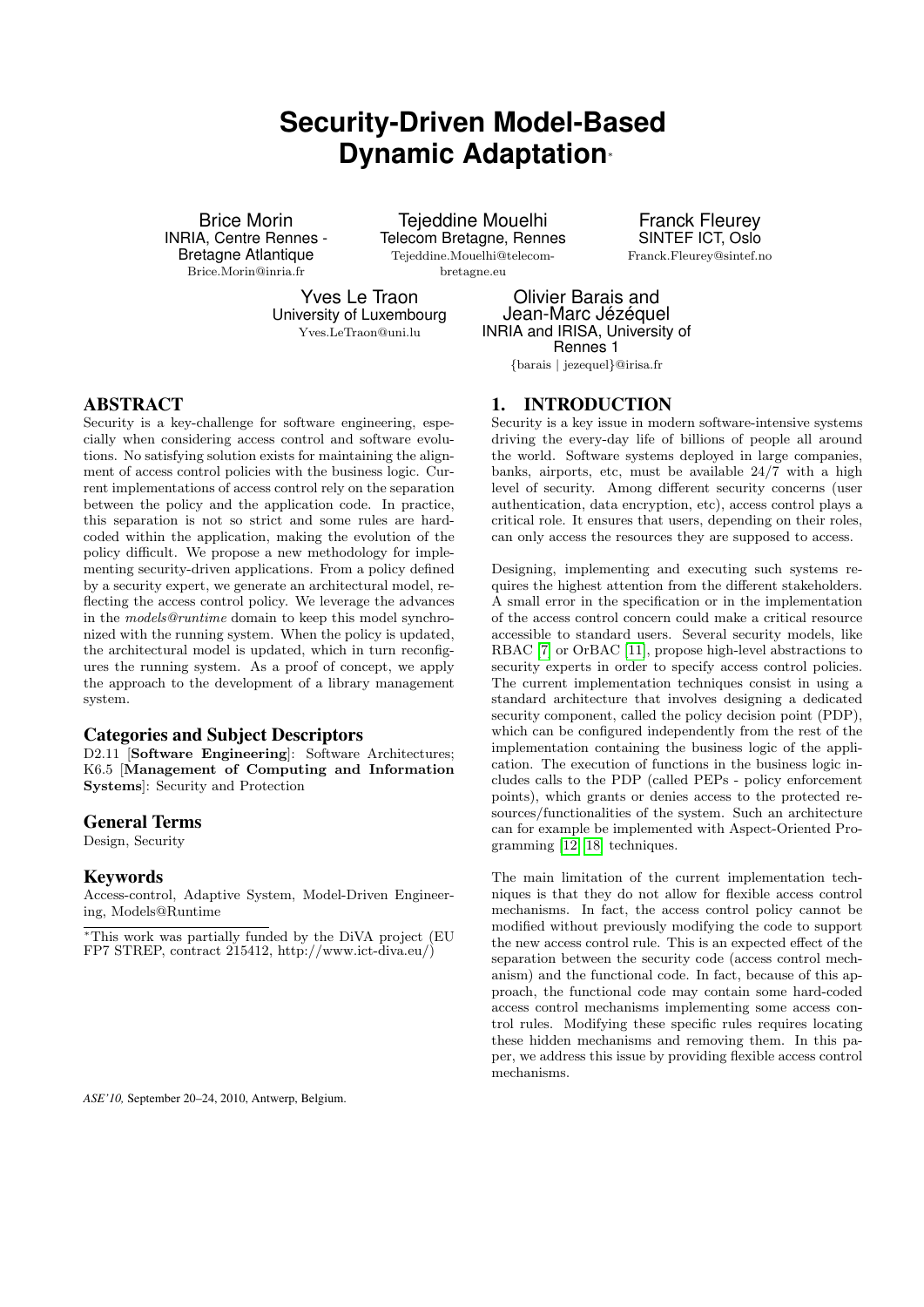In this paper, we propose to leverage Model-Driven Engineering (MDE) techniques to provide a very flexible approach for managing access control. On one side, access control policies are defined by security experts, using a Domain-Specific Modeling Language (DSML), which describes the concepts of access control, as well as their relationships. On the other side, the application is designed using another DSML for describing the architecture of a system in terms of components and bindings. This component-based software architecture only contains the business components of the application, which encapsulate the functionalities of the system, without any security concern. Then, we define mappings between both DSMLs describing how security concepts are mapped to architectural concepts. We use these mappings to fully generate an architecture that enforces the security rules. When the security policy is updated, the architecture is also updated. Finally, we leverage the notion of models@runtime in order to keep the architectural model (itself synchronized with the access control model) synchronized with the running system. This way, we can dynamically update the running system in order to reflect changes in the security policy. Only users who have the right to access a resource can actually access this resource.

The remainder of the paper is organized as follows. Section 2 presents a background on access control and motivates the need for more flexible access control policies. Section 3 describes an overview of our approach. Section 4 presents the security and the architecture metamodels, and how they are composed. Section 5 describes how the architecture model is impacted when the security policy is updated, and how these changes are automatically reflected at runtime. Section 6 presents related work. Section 7 concludes and presents future work.

# 2. MOTIVATIONS FOR DYNAMIC ACCESS **CONTROL**

Access Control aims at securing a system by controlling the access of users, processes or components (or any other entity) to the resources of the system. This access is controlled through the enforcement of an access control policy, which expresses a set of rules for allowing or denying the access to the system resources. Several access control models [\[7,](#page-8-0) [11\]](#page-8-1) allow defining access control policies.

This section presents the motivation behind the need for a more dynamic access control. To show the limitation of the existing platforms, we first present the existing architecture for implementing access control policies. Then we explain the various reasons that lead to the need to provide a new approach for enforcing dynamic access control policies.

# <span id="page-1-1"></span>2.1 Current Architecture for Managing Access Control

Figure [1](#page-1-0) depicts a security architecture typically used for implementing the security policy. Roughly, there are two main components:

• The Policy Decision Point (PDP) is the point where policy decisions are made. It encapsulates the Access Control Policy and implements a mechanism to process requests coming from the business logic (via the PEP) and returns a response which can be "deny" or "permit". Policies can be stored in various ways: Data Base, eXtensible Access Control Markup Language (XACML) files, etc.

• The Policy Enforcement Point (PEP) is the point in the business logic where the policy decisions are enforced. It is a security mechanism, which has been intentionally inserted in the application functional code. Before the service is executed, the PEP sends a request to the PDP to get the suitable response (grant or deny), which depends on the user requesting the service, and on the current context. Based on the PDP response, if the access is granted the service executes, else the access is denied and the PEP forbids the execution of the service.



<span id="page-1-0"></span>Figure 1: The Security Architecture

This architecture clearly separates the access control decision from its enforcement, thus improving the testability of the system. In addition, the security rules are centralized, improving the observability of the system. One can easily monitor the enforced security rules to detect bugs or security flaws.

# 2.2 Limitations of Current Approaches

Although current approaches allow the security rules to be updated and modified, the enforcement of these modifications is problematic. This is due to the existence of some access control mechanisms hard-coded into the business logic. These hidden mechanisms enforce some of the access control rules making the system's policy more rigid and difficult to modify. There are two kinds of mechanisms, identified in [\[18\]](#page-8-3); the implicit mechanisms and the explicit mechanisms. The implicit mechanisms are implemented by construction through the design model or the deployment architecture. For instance, Figure [2](#page-2-0) illustrates such an implicit mechanism. In this example, by construction, the secretaries are not allowed to update accounts. The access control policy can however be easily updated to allow secretaries to update accounts. However, to enforce this new rule, refactoring is required. A simple refactoring would consist of moving the association "access" and the methods to the level of the class Personnel. Such a refactoring would also allow any Personnel instance to access the personnel accounts, which may be an unexpected change. So, the program will have to be carefully modified in several locations to implement the desired evolution of the access control policy.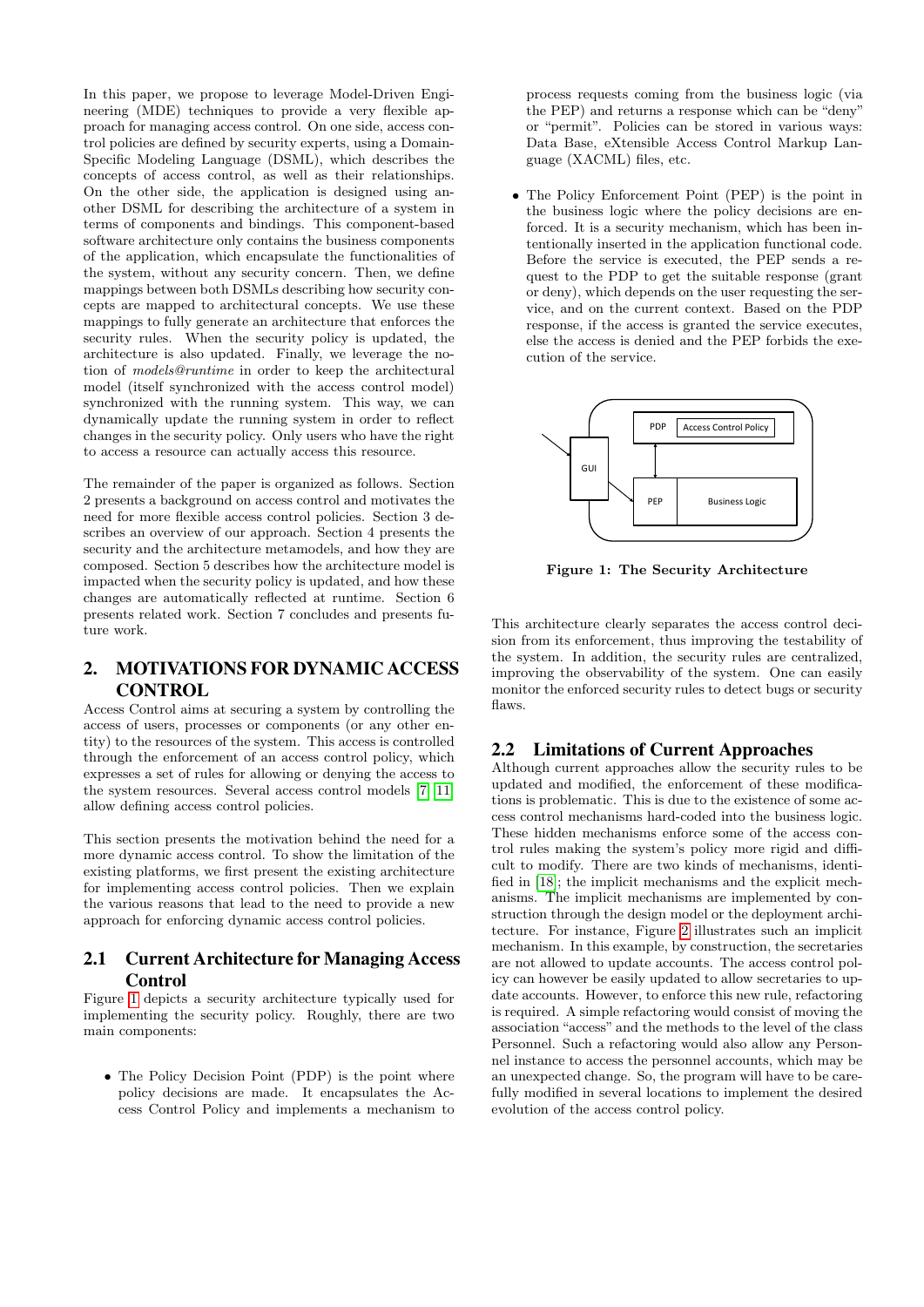

<span id="page-2-0"></span>Figure 2: Implicit security mechanism

The second kind of hidden mechanisms is the explicit mechanisms, which are implemented within some portions of the application code that is not documented. Figure [3](#page-2-1) shows an example of these explicit mechanisms:

```
1 public void borrowBook (Book b, User user) {<br>
2 //visible mechanism, call to the security
        //visible mechanism, call to the security
              policy service
 3 SecurityPolicyService . check ( user ,
 4 SecurityModel . BORROW_METHOD , Book . class ,
               SecurityModel.DEFAULT_CONTEXT);
 5 // do something else<br>6 // hidden mechanism
 6 //hidden mechanism<br>7 if (refDay0fWeak()7 if (getDayOfWeek ().equals (''Sunday'') ||<br>8 setDayOfWeek ().equals (''Saturday''))
            getDayOfWeek () . equals (''Saturday'')) {
 9 // not authorized -> throw a business
                  exception
10 Throw new BusinessException ('' Not allowed to
                    borrow in week-ends'');
\begin{array}{ccc} 11 & & \\ 12 & & \\ \end{array}12 }
```
<span id="page-2-1"></span>Figure 3: Explicit security mechanism

In the body of the method, after the PEP call to the PDP, a new check is done which forbids borrowing books during week-ends. If the policy has to be modified to allow borrowing books during week-ends, this hidden mechanism should be located and deleted.

#### 2.3 Discussion

Both the explicit and the implicit mechanisms reduce the flexibility of the system. They are also inevitable since they are due to the way the system is developed. In fact, the security mechanism (the PDP) is developed separately from the application logic and then integrated into the application logic by the PEP. For these reasons, we need to take into account access control during the modeling and the deployment of secured systems. This is the main contribution of this work, which involves providing a complete process that includes access control throughout the modeling and the deployment processes.

#### 3. OVERVIEW

In commercial and government environments, any change to the security policies normally requires impact assessments, risk analysis and such changes should go through the RFC (Request for Change) process. However, in case of urgency (crisis events, intrusion detection, server crashes, interoperability with external systems to deal with a critical situation), the adaptation of a security policy at runtime is a

necessity. This adaptation may or may not have been already predicted or planned.

The proposed approach and the combination of composition and dynamic adaptation techniques shown in Figure [4](#page-2-2) show how the security policy can be adapted conforming to a defined adaptation plan or in an unplanned way. The security adaptation mechanisms we propose deal with the challenging issue of how to provide running systems supporting planned and unplanned security policy adaptations. The inputs of the process are two independent models: the business architecture model of the system and the security model. These two models are expressed in different domain-specific modeling languages: the core business architecture with an architecture modeling language (Section [4.2\)](#page-3-0) and the security policy with an access-control language (Section [4.1\)](#page-3-1). By dynamically composing the security model with the architecture model, the approach allows adapting the application security policy according to pre-defined adaptation rules but also to cope with any unplanned changes of the security model.



<span id="page-2-2"></span>Figure 4: Overview of the proposed approach

The adaptive security model contains a set of access control rules and a description of the context in which these rules apply. At runtime, depending on the context information coming from the system the appropriate set of rules has to be chosen. This is the reasoning shown as (1) in Figure [4.](#page-2-2) The reasoning phase processes the security model based on the context information coming from the system to produce the security policy to be enforced. Basically, when some events are triggered, security rules can be activated or deactivated. Once the appropriate security policy has been defined, it has to be composed into the architecture model of the application, see (2) in Figure [4.](#page-2-2) The models to compose here are of different nature: an architecture model on one side and a security policy on the other side. The composition is done in two steps:

1. the security policy is transformed into an architecture model realizing it,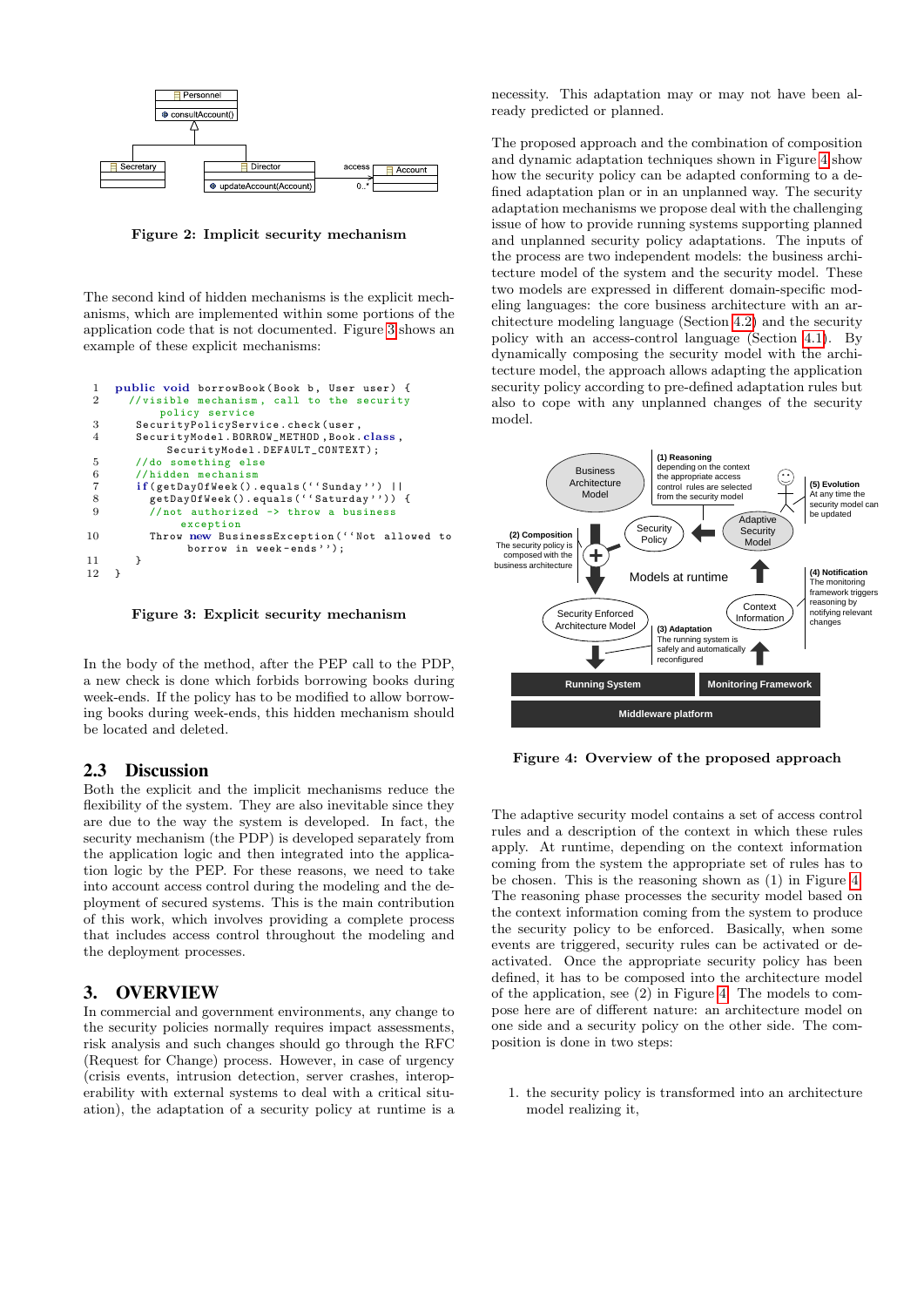2. this architecture model is composed with the business architecture model

The implementation of this complex composition operator is discussed in section 4. The output of the composition is a plain architecture model which enforces the security policy in the application. Step (3) and (4) in Figure [4](#page-2-2) correspond to the synchronization of the architecture model with the running system and the monitoring of the system environment. For both of these tasks, the approach proposed in this paper reuses existing runtime adaptation techniques. Basically the idea is to leverage monitoring and runtime reconfiguration mechanisms offered by middleware platforms in order to extract context information and update the running system to match the desired architecture. Finally, point (5) in Figure [4](#page-2-2) corresponds to an evolution of the security model. The proposed approach allows changing the security model at any point in time. Here, it does not only consist in activating/deactivating existing rules, but also consists in adding, removing or updating rules or roles. This paper focuses on how the architecture (and the running system) causally evolves when the security policy is updated. Context monitoring and reasoning can be realized by existing adaptive system modeling techniques such as [\[8\]](#page-8-4).

### <span id="page-3-4"></span>4. COMPOSING SECURITY AND ARCHI-TECTURE METAMODELS

In this section, we describe how we compose the architecture metamodel into the security metamodel. We first introduce a generic metamodel for describing access control policies. Then, we introduce our generic metamodel for describing component-based architecture. Finally, we detail how we map security concepts to architectural concepts.

# <span id="page-3-1"></span>4.1 A Generic Metamodel for Describing Access Control Policies

The metamodel we use to describe access control policies is illustrated in Figure [12](#page-9-0) at the end of this paper. It defines the concepts and their relationships needed to design access control models. The root concept is the Policy. A policy contains Resources, Roles, Users and Rules. A resource (e.g., a book) define some actions (e.g., borrow). Each user of the system has one role. Rules allow specifying the action the users (via their role) can perform on the resources of the system. We distinguish two types of rules:

- Permission: specifies the actions that the user of a given role can perform. By default, users can access the actions associated with their roles.
- Delegation: specifies the actions that a user (delegator) delegates to another user (delegatee). By default, no delegation is active.

Each rule can be associated with a context. A context specifies when a rule should be active, depending of the environment. For example, users can borrow books from Monday to Friday if they have not exceeded their quota. A context is a boolean expression involving some context variables. A metamodel for describing such context can be found in [\[8\]](#page-8-4). Rules with no associated context are active by default, but could be deactivated.

# <span id="page-3-0"></span>4.2 A Core Metamodel for (Runtime) Architectures

Our generic metamodel is illustrated in Figure [13](#page-9-1) at then end of this paper. A component type contains some ports. Each port has a UML-like cardinality (upper and lower bounds) indicating if the port is optional (lowerBound  $= 0$ ) or mandatory (lowerBound  $> 0$ ). It also indicates if the port only allows single bindings (upperBound  $= 1$ ) or multiple bindings (upperBound  $> 1$ ). A port also declares a role (client or server) and is associated to a service. A service encapsulates some operations, defined by a name, a return type and some parameters. A service has a similar structure as Java interface.

A component instance has a type and a state (ON/OFF), specifying whether the component is started or stopped. It can be bound to other instances by a transmission binding, linking a provided service (server port) to a required service (client port). A composite instance can additionally declare sub-instances and delegation bindings. A delegation binding specifies that a service from a sub-component is exported by the composite instance.

# <span id="page-3-5"></span>4.3 Mapping Security Concepts to Architectural Concepts

In this sub-section we propose to map the security concepts (Section [4.1\)](#page-3-1) to architectural concepts (Section [4.2\)](#page-3-0). This mapping is performed by the seamless weaving engine provided by Kermeta [\[19\]](#page-8-5) that allows designers to extend a metamodel with additional elements<sup>[1](#page-3-2)</sup>: attributes, references, contracts (invariants and pre/post conditions), operations (or implement an already existing abstract operation). Kermeta allows designer to extend their metamodels defined in  $\text{Ecore}/\text{EMF}^2$  $\text{Ecore}/\text{EMF}^2$  (which is the defacto standard integrated into Eclipse to design metamodels) with operational semantics. It makes it possible to check, simulate, transform models using a Java-like imperative style combined with OCL-like constructs dedicated to the navigation into models.

The rationale of this mapping is to automatically reflect the access control policy at the architectural level. This mapping is realized as follows, and illustrated in Figures [5,](#page-4-0) [6](#page-4-1) and [7:](#page-4-2)

- Each resource is mapped to a component instance (Figure [5\)](#page-4-0). This proxy component provides and requires all the services offered by the resource. Additionally, each resource is mapped to a set of business components, from the base architecture, realizing the resource. The mapping with business components is provided by the designer, via a graphical editor.
- Each action is mapped to an operation (Figure [5\)](#page-4-0). An OCL constraint ensures that every action (belonging to a single resource) is mapped to an operation belonging to the component type of a component realizing the resource. This mapping is also provided by the designer.

<span id="page-3-3"></span><span id="page-3-2"></span>1 [http://www.kermeta.org/docs/html.chunked/](http://www.kermeta.org/docs/html.chunked/KerMeta-Manual/ch02.html#section_weaving.link) [KerMeta-Manual/ch02.html#section\\_weaving.link](http://www.kermeta.org/docs/html.chunked/KerMeta-Manual/ch02.html#section_weaving.link) <sup>2</sup>http://www.eclipse.org/modeling/emf/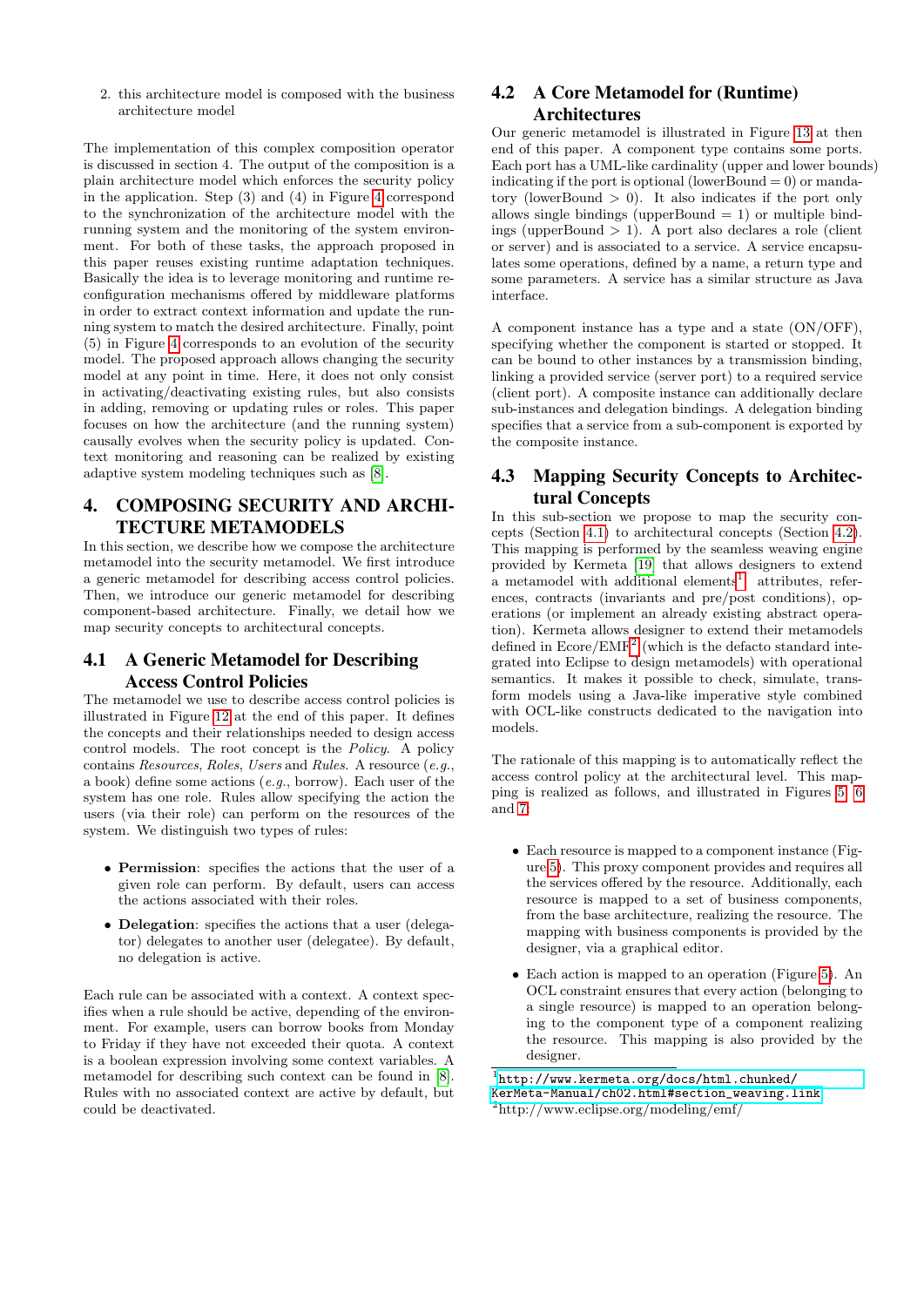- Each role is mapped to a component (Figure [6\)](#page-4-1). This proxy component provides and requires all the services that a user of this role can potentially access.
- Each user is mapped to a component (Figure [6\)](#page-4-1). By default, this component is connected to the corresponding role component.
- Each permission is mapped to a pair of ports and a binding (Figure [6\)](#page-4-1):
	- Each permission granted to a role is mapped to a pair of ports: a required port associated with the role component, a provided port associated with the resource, and a binding linking these ports.
- Each permission granted to a user is also mapped to a pair of ports: a required and a provided ports associated with the user component. The bindings links the required port to the corresponding provided port of the component corresponding to the user's role.  $U$  and  $U$  are  $V$  are  $U$  are  $V$  are  $U$  are  $U$  are  $U$  are  $U$  are  $U$  are  $U$  are  $U$  are  $U$  are  $U$  are  $U$  are  $U$  are  $U$  are  $U$  are  $U$  are  $U$  are  $U$  are  $U$  are  $U$  are  $U$  are  $U$  are  $U$  are  $U$  are  $U$  a  $\frac{1}{2}$
- Each delegation (Figure [7\)](#page-4-2) is mapped to a pair of ports and a binding. A required and a provided ports are associated with the user (delegatee) component. The binding links the required port to the corresponding port provided by another (delegator) component. **Permission Mapping Delegation Mapping** to a pair of po



<span id="page-4-0"></span>businessComponents = {BusinessComponent1 ; BusinessComponent2}





<span id="page-4-1"></span>UserX (of RoleY) can access the actionW of the ResourceZ

#### Figure 6: Mapping Permissions to Architectural tectural models with a running Concepts

mappings provided by the designer (resources and actions), and by visiting the security moder to set the woven references. Figure [8](#page-4-3) illustrates a simple architecture generated The initial architecture is automatically created by using the from a security policy. The architecture has 4 layers: business, resource, role and user. The bindings between comindicates the permissions, an and by visiting the security model to set the woven referponents from different layers indicates the permissions, and



Provided port associated with<br> **Permission Mapping Delegations to Architectural Figure 7:** Mapping Delegations to Architectural **Concepts** 

<span id="page-4-2"></span>RoleX

the smalley served also components maleades the deligations currently active in the system. During the generation of the architecture, bindings are not created if the rule is not active. the bindings between user components indicates the delega-



<span id="page-4-3"></span>Figure 8: 3-Layered architecture reflecting access control policies

Kermeta [\[19\]](#page-8-5) language, as well as its model transformation ages the meta-level aspect weaving facilities provided by the In this section, we showed how the security (access control) concern is composed with a base architecture, to finally obtain a 4-layered software architecture. This mapping levercapabilities.

### 5. SECURITY-DRIVEN DYNAMIC ADAPTA-**TION**

INCH INCH **DELEGATE:**<br>In this section, we first present how we synchronize architectural models with a running system. Then, we explain how the architecture evolves when access control rules are activated or deactivated. Finally, we show how we handle deeper evolutions of the access control policy *i.e.*, when rules or roles are removed, created or updated.

# <span id="page-4-4"></span>5.1 Synchronizing the Architecture Model with the Running System

Modern adaptive execution platforms like OSGi [\[21\]](#page-8-6) propose low-level APIs to reconfigure a system at runtime. It is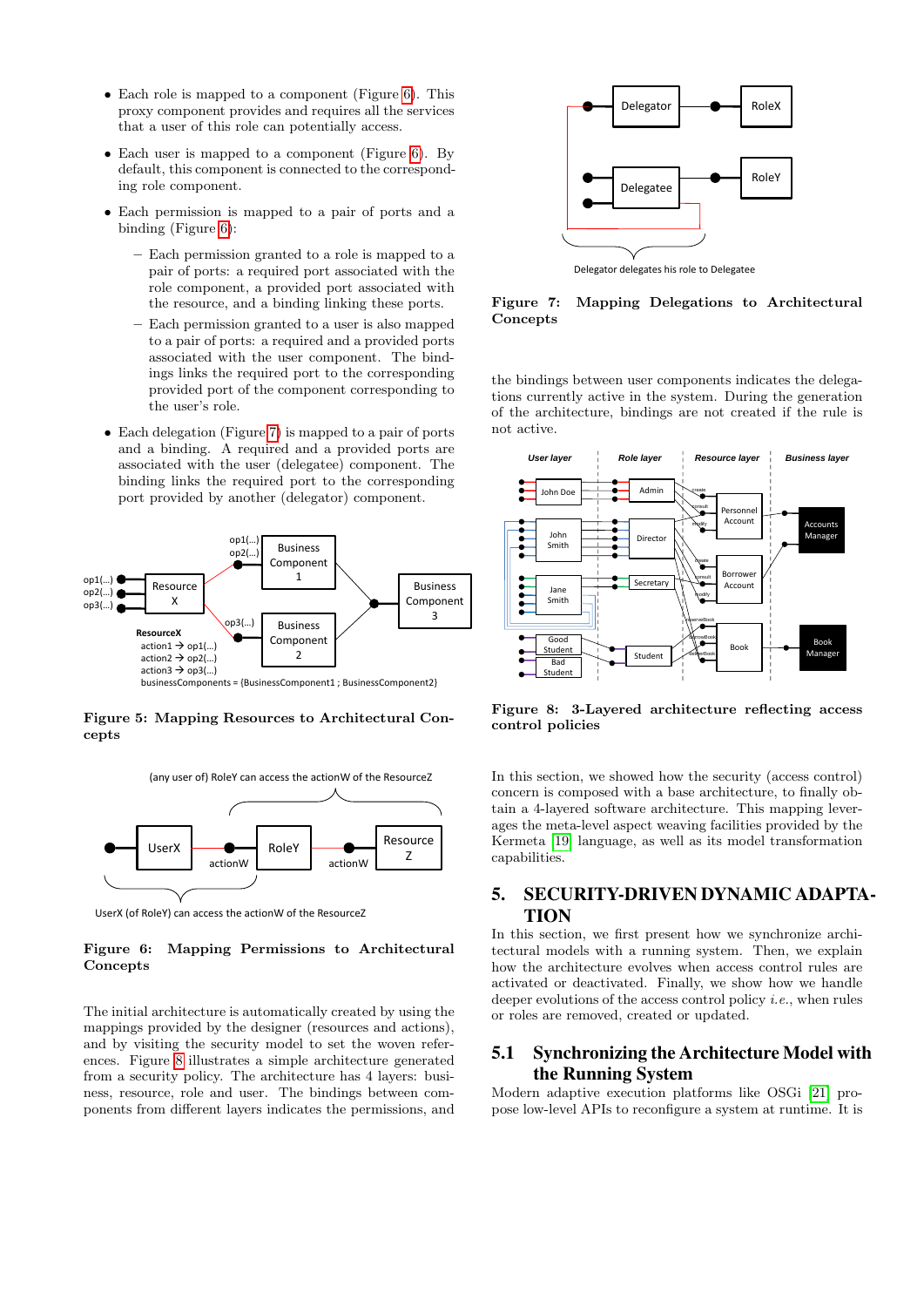possible to dynamically reconfigure applications running on these platforms by executing platform-specific reconfiguration scripts specifying which components have to be stopped, which components and/or bindings should be added and/or removed. These scripts have to be carefully written in order to avoid life-cycle exceptions (e.g, when a component is removed while still active) and dangling bindings  $(e.g.,$  when a component is removed while it is still connected to other (client) components).

To prevent errors in writing such error-prone scripts, we rely on our previous work that leverages MDE techniques to generate safe reconfiguration scripts [\[15,](#page-8-7) [16,](#page-8-8) [17\]](#page-8-9), as illustrated in Figure [9.](#page-5-0)



<span id="page-5-0"></span>Figure 9: Leveraging MDE to generate safe reconfiguration scripts

The key idea is to keep an architectural model synchronized with the running system [\[5,](#page-7-0) [15,](#page-8-7) [16\]](#page-8-8). This reflection model, which conforms to the architecture metamodel (Section [4.2\)](#page-3-0), is updated (Figure [9,](#page-5-0) 1) when significant changes appears in the running system (addition/removal of components/bindings). It is important to note that the reflection model can only be modified according to runtime events. Still, it is possible to work on a copy of this reflection model and modify it: model transformation, aspect model weaving, manipulation by hand in a graphical editor, etc. In other words, the reflection model is really a mirror of the reality (the running system) and not a means for manipulating the reality.

When a target architectural model is defined (e.g. after updating the access control policy), it is first validated (Figure [9,](#page-5-0) 2) using classic design-time validation techniques, such as invariant checking [\[15\]](#page-8-7) or simulation. This new model, if valid, represents the target configuration that the running system should reach. We automatically generate the reconfiguration script, which allows to switch the system from its current configuration to the new target. We first perform a model comparison between the source configuration (the reflection model) and the target configuration (Figure [9,](#page-5-0) 3), which produces an ordered set of reconfiguration commands. This safe sequence of commands is then submitted (Figure [9,](#page-5-0) 4) to the running system in order to actually reconfigure it. Finally, the reflection model is automatically updated and becomes equivalent to the target model (Figure [9,](#page-5-0) 1).

Readers interested in more details about the causal connection are referred to our previous works [\[15,](#page-8-7) [16,](#page-8-8) [17\]](#page-8-9).

In the next two sub-sections we leverage this causal connection and the mappings (Section [4\)](#page-3-4) in order to automatically update the architecture when the security policy is modified.

#### 5.2 Activation/deactivation of security rules

Default permissions can temporarily be deactivated for several reasons: maintenance of a resource that requires the resource to be "offline", repression of bad or abusive behavior, etc. In some cases, default permissions should be deactivated for a particular role, while in some other cases they should be deactivated for a particular user. Delegations are temporarily activated by a user when he goes on holidays, when he is not available, etc, and deactivated when the user is back to work.

Deactivating a permission, either for a role of for a user, is straightforward: it simply consists in removing the binding associated with the rule. This way, the chain-of-responsibility cannot process to the business components. Re-activating a permission is exactly the opposite: we have to create a binding and insert it a the right place. Delegations are handled exactly in the same way.

Figure [10](#page-5-1) shows a code snippet written in Kermeta [\[19\]](#page-8-5). The aspect keyword means that we re-open the Permission meta-class, defined in the security metamodel (Section [4.1,](#page-3-1) Figure [12\)](#page-9-0). We add 3 new references, corresponding to the mappings we have defined in Section [4.3,](#page-3-5) and an operation. The activate operation describes the impact on the architecture when a permission is activated. We first create a binding (Line 8) and set the four references needed to properly introduce the binding: the client and the server ports (Lines 9 and 10), and the client and server component instances (Lines 11 and 12). The activation and deactivation of permissions for particular users follow the same principle.

```
1 aspect class Permission {<br>2 //mannings to architect
 <sup>2</sup>//mappings to architectural concepts<br>3 reference server : Port[1..1]
 3 reference server : Port [1..1]<br>4 reference client : Port [1..1]
 4 reference client : Port [1..1]<br>5 reference binding : Transmiss
         reference binding : TransmissionBinding [1..1]
 6
 7 operation activate () is do<br>8 var b : TransmissionBind
           var b : TransmissionBinding init
                  TransmissionBinding . new
 9 b. client := self . client
10 b. server := self. server<br>11 b. serverInstance := sel
           b. serverInstance := self. action. container. asType
                  ( Resource ). resourceComponent
12 self.role.roleComponent.binding.add(b)<br>13 binding := b
13 binding := b<br>14 end
     \overrightarrow{h}15 }
```
#### <span id="page-5-1"></span>Figure 10: The Permission meta-class aspectized with Kermeta [\[19\]](#page-8-5)

In Figure [8,](#page-4-3) we can see that John Smith has delegated his role to Jane Smith. At the architectural level, this means that the component associated with Jane Smith has now 3 additional ports that are delegated to the component associated to John Smith. Jane Smith still has the permissions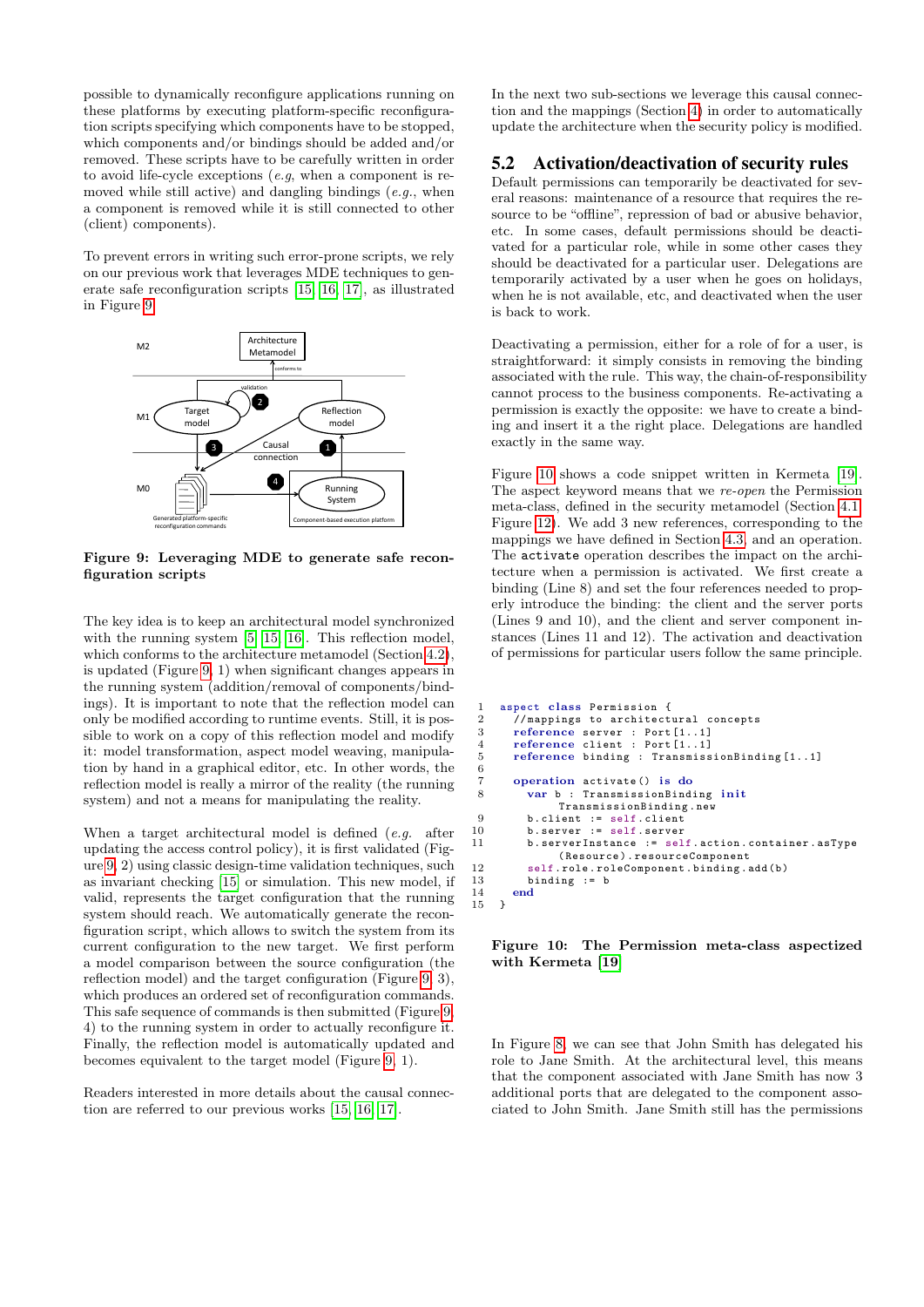associated with her role (Secretary), but she now also has the permissions associated to the Director role, via the John Smith component. In the same Figure, we can see that the "bad student" user has lost all his permissions. However, the permissions have not been deactivated for all the students. At the architectural level, all the bindings formerly connected to the component associated with the "bad student" have been removed. In other words, the "bad student" is now totally isolated from the system. The modifications of the architecture, implied by the (de)activation of rules, are automatically reflected to the running system using the causal connection, as explained in Section [5.1.](#page-4-4)

At runtime, the removal/addition of binding is very fast. It simply consists in calling a setter method on the client component to (un)link it to/from a server. In the case where the permissions of all the users of a given role should be removed, we simply disconnect the role component from the resource components. This way, we do not have to remove all the (numerous) bindings between the user components and the role component. In the case where a given user loses his permissions, we remove the binding between its component and its associated role component. This way, other users are not impacted by this modification.

### 5.3 Evolution of the Access Control Policy

In the previous sub-section, we explained how the activation and deactivation of rules update the architecture, which in turn dynamically reconfigure the system. However, our model-driven approach also makes it possible to deeply modify the access control policy, by adding, removing, updating, rules, resources, roles or users, which is very difficult and often impossible using traditional security architectures [\[11,](#page-8-1) [7,](#page-8-0) [18\]](#page-8-3).

For example, if the policy is too permissive, the security manager would like to remove some permissions granted to a role, or create a new role with less permissions. On the other hand, a policy could be too restrictive to be actually usable in practice. In the former security policy, only the director could create and update borrower accounts. To help the director in this task, it has been decided that the administrator of the system could now also perform these tasks. One possible solution would be to ask the director (John Smith) to delegate his role (or at least the actions related to borrower accounts) to John Doe, the administrator. Since delegations are temporary by nature, this solution is not well suited. The best solution is to modify the security policy by creating 3 new permissions to allow the administrator to create, consult and modify borrower accounts.

Figure [11](#page-6-0) focuses on the architectural elements related to the administrator role before and after the change in the policy. After the new architecture has been re-generated, we can see that the administrator can now access to the borrower accounts.

When the new architecture is submitted to our causal connection, this produces the following reconfiguration script:

stop component John Doe

stop component Admin

unbind component John Doe from createPersonnelAccount interface unbind component John Doe from consultPersonnelAccount interface



<span id="page-6-0"></span>Figure 11: Architecture after 3 new permissions have been added

```
unbind component John Doe from modifyPersonnelAccount interface
//same actions for the Admin component
remove component John Doe
remove component Admin
generate John Doe
generate Admin
add component John Doe
add component Admin
bind component John Doe to Admin via createPersonnelAccount interface
bind component John Doe to Admin via consultPersonnelAccount interface
bind component John Doe to Admin via modifyPersonnelAccount interface
bind component John Doe to Admin via createBorrowerAccount interface
bind component John Doe to Admin via consultBorrowerAccount interface
bind component John Doe to Admin via modifyBorrowerAccount interface
//same actions between Admin and PersonnelAccount
//same actions between Admin and BorrowerAccount
start Admin
start John Doe
```
### 5.4 Discussion

Unlike the classic architecture (based on PDP and PEP, see Section [2.1\)](#page-1-1), our architecture introduces several additional components to properly manage access control. Indeed, we introduce a component for each resource and each role de-fined in the access control policy. These components are implemented as OSGi bundles, and we rely on the OSGi API to manage these components. The code of these components is straightforward and efficient: it simply delegates all their provided services to another component. For exam-ple, the following script illustrates the pseudo-code of the ResourceX in Figure ??.

op1(...){ myBusinessComponent1.op1(...)} op2(...){ myBusinessComponent1.op2(...)} op2(...){ myBusinessComponent2.op3(...)}

This code contains no logic (no reflection, no if-then-else, etc to dispatch the calls), but a very simple indirection. User components delegates to role components (permissions) or to other user components (delegation). Role components delegate to resource components, which finally delegate to the business components, which contains all the business logic. The code of these proxy components is automatically generated using a code template. Since OSGi offers powerful mechanisms to manage the classpath at runtime, it is possible to generate, compile and package this code at runtime. In the case where a user has the permission to use a resource, it thus has to transit through 3 simple indirections: user  $\rightarrow$  role  $\rightarrow$  resources  $\rightarrow$  business code. This is comparable to the classic architecture: user  $\rightarrow$  eval(PDP)  $\rightarrow$  business code, where we have 2 indirections, plus the evaluation of the result of the PDP.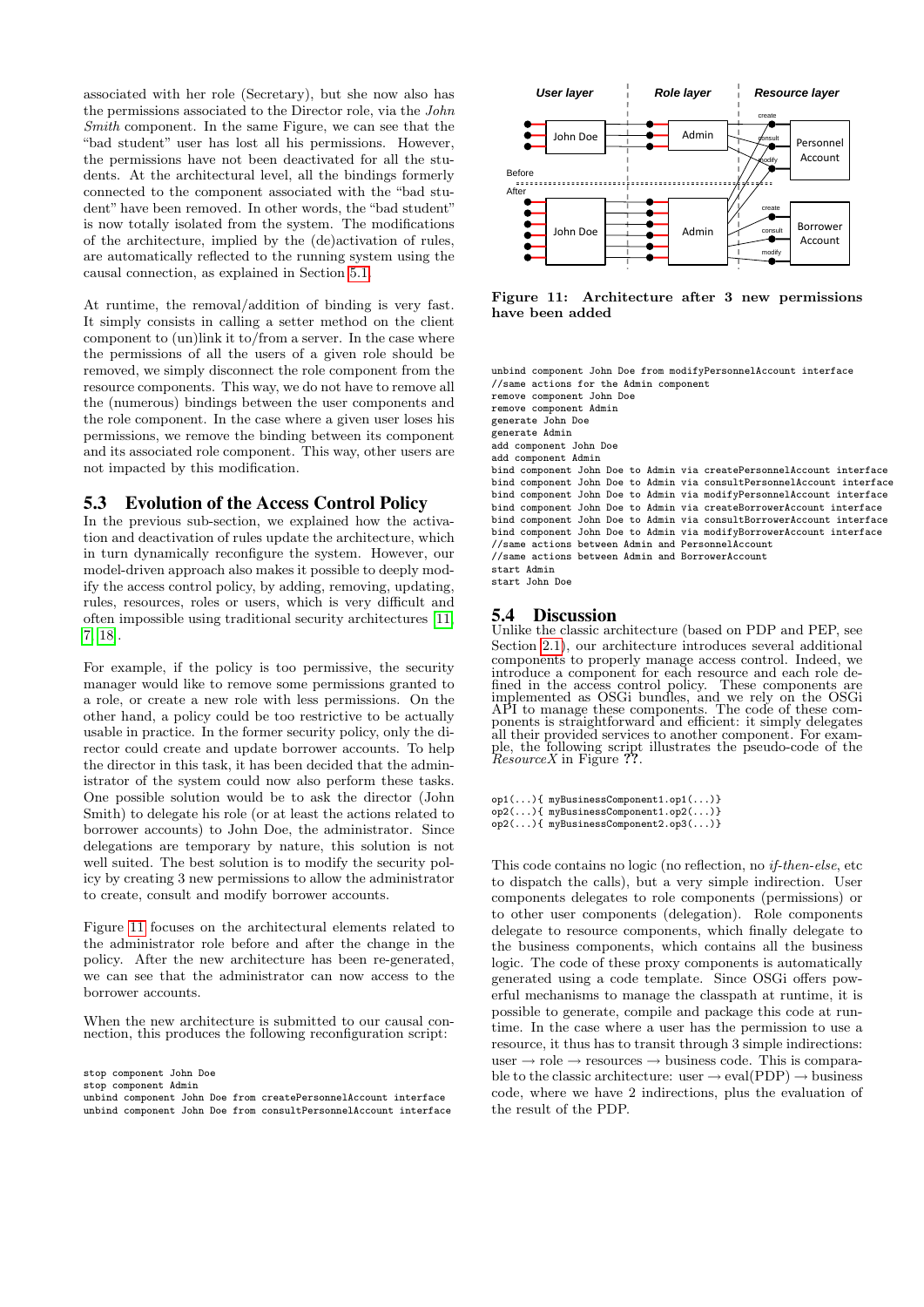The activation/deactivation of permission simply consists in setting a Java reference using a setter method, which is automatically invoked during the reconfiguration step (see Section [5.1\)](#page-4-4). De-activating a permission thus "physically" breaks the chain between the user and the real resources.

Our approach also reifies users as components. Unlike resources and roles, we do not encapsulate these components as OSGi bundles. Instead, we simply manipulate these components as pure objects, similarly to session objects we can find in applications that should handle multiple users. These light-weight components are instantiated when needed e.g., when users log in, with no overhead comparing to classic session objects.

### 6. RELATED WORK

A substantial work [\[2,](#page-7-1) [4,](#page-7-2) [9\]](#page-8-10) focused on access control formalization that guarantees flexibility and allows policies to be easily modified and updated.

In this context, we present some of the work related to this area. In [\[3\]](#page-7-3), Bertino et al. proposed a new access control model which allows expressing flexible policies that can be easily modified and updated by users to adapt them to specific contexts. The advantage of their model resides in the ability to change the access control rules by granting or revoking access based on specific exceptions. Their model provides a wide range of interesting features that increase the flexibility of the access control policy. It allows advanced administrative functions for regulating the specification of access controls rules. In addition, their model supports delegation, which enables users to temporarily grant other users some of their permissions (like a director would do during his vacations).

In addition, Bertolissi et al. proposed DEBAC [\[4\]](#page-7-2) a new access control model based on the notion of event and that allows the policy to be adapted to distributed and changing environments. Their model is represented as a term rewriting system [\[1\]](#page-7-4), which allows specifying changing and dynamic access control policies.

As far as we know, no previous work dealt with the problem of maintaining the alignment of access control policies with the business logic by providing a process or a framework for integrating this access control mechanism into the deployed system. However, several researchers proposed model-driven approaches for implementing model based methodologies for securing applications. They focused on providing model based methodologies for security. Some approaches were proposed to help modeling access control formalisms in UML diagrams such as RBAC or MAC. RBAC was modeled using a dedicated UML diagram template [\[13\]](#page-8-11). In addition, Doan et al. proposed a methodology [\[6\]](#page-8-12) to incorporate MAC in UML diagrams during the design process. All these approaches allow access control formalisms to be expressed during the design.

UMLsec [\[10\]](#page-8-13) which is an extension of UML allows security properties to be expressed in UML diagrams. In addition, Lodderstedt et al. [\[14\]](#page-8-14) propose SecureUML which provides a methodology for generating security components from specific models. The approach proposes a security modeling

language to define the access control model. The resulting security model is combined with the UML business model in order to automatically produce the access control infrastructure. More precisely, they use the Meta-Object facility to create a new modeling language to define RBAC policies (extended to include constraints on rules). They apply their technique in different examples of distributed system architectures including Enterprise Java Beans and Microsoft Enterprise Services for .NET. However, their approach does not provide a flexible access control mechanism because updating the rules implies generating the security mechanisms again. The approach provides a tool for specifying the access control rules along with the model-driven development process and then automatically exporting these rules to generate the access control infrastructure. Our approach provides a flexible access control architecture that supports updating the access control rules.

### 7. CONCLUSIONS AND FUTURE WORK

In this paper, we have presented an approach that leverages Domain-Specific Languages, Model-Driven Engineering and models@runtime. Access control policies are expressed by a security expert using a dedicated DSML. This DSML is mapped to another DSML describing (runtime) software architectures. When the access control policy is modified, the architecture is causally impacted. Finally, we reused our previous work in order to synchronize architectural models with a system running on a component-based platform. This way, the running system always reflects the access control policy.

In future work, we plan to extend this work according to two different axis. First, along with the access control mechanism, we will include support for usage control. Usage control aims at enforcing security rules specifying how the data must be used, modified or distributed after access is granted. In addition, we will try to complement our security mechanism by adding new features like an intrusion detection system able to automatically reconfigure the system. Second, we plan to map other domain metamodels, such as workflow, GUI, house-automation [\[20\]](#page-8-15), etc to our architectural metamodel connected to a running system. This way, it would be possible to drive the execution of a software system by manipulating domain concepts, rather than by directly manipulating the architecture.

### 8. REFERENCES

- <span id="page-7-4"></span>[1] Steve Barker and Maribel Fernández. Term rewriting for access control. In DBSec, pages 179–193, 2006.
- <span id="page-7-1"></span>[2] Steve Barker and Peter J. Stuckey. Flexible access control policy specification with constraint logic programming. ACM Trans. Inf. Syst. Secur.,  $6(4):501-546, 2003.$
- <span id="page-7-3"></span>[3] Elisa Bertino, Sushil Jajodia, and Pierangela Samarati. A flexible authorization mechanism for relational data management systems. ACM Trans. Inf. Syst., 17(2):101-140, 1999.
- <span id="page-7-2"></span>[4] Clara Bertolissi, Maribel Fernández, and Steve Barker. Dynamic event-based access control as term rewriting. In DBSec, pages 195–210, 2007.
- <span id="page-7-0"></span>[5] W. Cazzola, A. Savigni, A. Sosio, and F. Tisato. Architectural reflection : Bridging the gap between a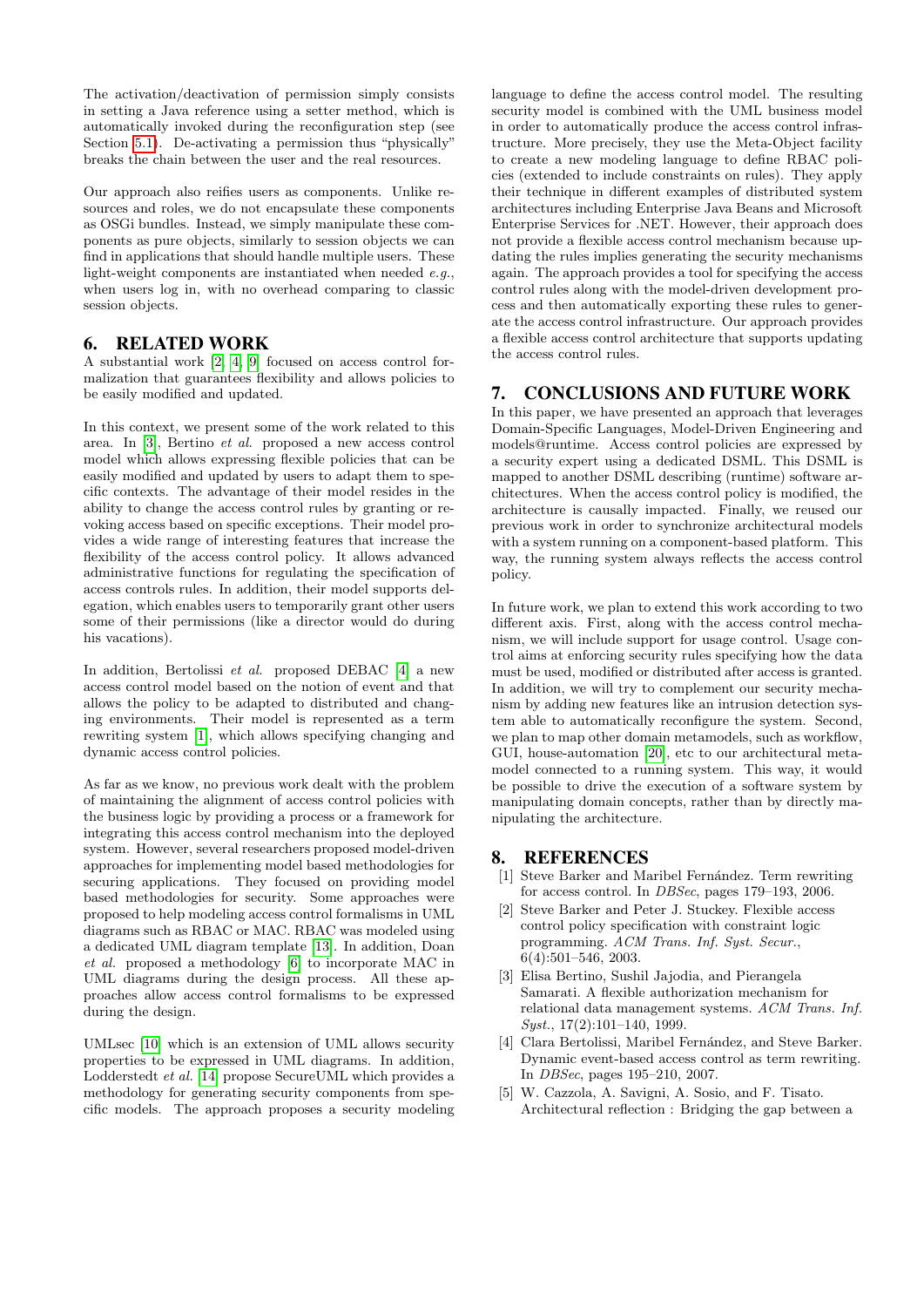running system and its architectural specification. In REF'98: 6th Reengineering Forum, pages 8–11. IEEE, 1998.

- <span id="page-8-12"></span>[6] Thuong Doan, Steven Demurjian, T. C. Ting, and Andreas Ketterl. Mac and uml for secure software design. In FMSE '04: Proceedings of the 2004 ACM workshop on Formal methods in security engineering, pages 75–85, New York, NY, USA, 2004. ACM.
- <span id="page-8-0"></span>[7] D. F. Ferraiolo, R. Sandhu, S. Gavrila, D. R. Kuhn, and R. Chandramouli. Proposed NIST standard for role-based access control. ACM Transactions on Information and System Security,  $4(3):224\tilde{U}274$ , 2001.
- <span id="page-8-4"></span>[8] F. Fleurey, V. Dehlen, N. Bencomo, B. Morin, and J-M. Jézéquel. Modeling and Validating Dynamic Adaptation. In 3rd International Workshop on Models@Runtime, at MODELS'08, Toulouse, France, oct 2008.
- <span id="page-8-10"></span>[9] Sushil Jajodia, Pierangela Samarati, Maria Luisa Sapino, and V. S. Subrahmanian. Flexible support for multiple access control policies. ACM Trans. Database Syst., 26(2):214-260, 2001.
- <span id="page-8-13"></span>[10] J. Jürjens. UMLsec: Extending UML for Secure Systems Development. In UML'02: 5th International Conference on The UML, pages 412–425, Dresden, Germany, 2002. Springer-Verlag.
- <span id="page-8-1"></span>[11] A. Abou El Kalam, R. El Baida, P. Balbiani, S. Benferhat, F. Cuppens, Y. Deswarte, A. Miège, C. Saurel, and G. Trouessin. Organization Based Access Control, 2003.
- <span id="page-8-2"></span>[12] G. Kiczales, E. Hilsdale, J. Hugunin, M. Kersten, J. Palm, and W.G. Griswold. An Overview of AspectJ. In ECOOP'01: 15th European Conference on Object-Oriented Programming, pages 327–353, London, UK, 2001. Springer-Verlag.
- <span id="page-8-11"></span>[13] Dae-Kyoo Kim, Indrakshi Ray, Robert B. France, and Na Li. Modeling role-based access control using parameterized uml models. In FASE, pages 180–193, 2004.
- <span id="page-8-14"></span>[14] T. Lodderstedt, D. Basin, and J. Doser. SecureUML: A UML-Based Modeling Language for Model-Driven Security. In *UML'02: 5th International Conference on* The UML, pages 426–441, Dresden, Germany, 2002. Springer-Verlag.
- <span id="page-8-7"></span>[15] B. Morin, O. Barais, G. Nain, and J.M. Jézéquel. Taming Dynamically Adaptive Systems with Models and Aspects. In ICSE'09: 31st International Conference on Software Engineering, Vancouver, Canada, May 2009.
- <span id="page-8-8"></span>[16] B. Morin, F. Fleurey, N. Bencomo, J-M. Jézéquel, A. Solberg, V. Dehlen, and G. Blair. An Aspect-Oriented and Model-Driven Approach for Managing DynamicVariability. In MoDELS'08: ACM/IEEE 11th International Conference on Model Driven Engineering Languages and Systems, Toulouse, France, October 2008.
- <span id="page-8-9"></span>[17] Brice Morin, Olivier Barais, Jean-Marc Jézéquel, Franck Fleurey, and Arnor Solberg. Models@ run.time to support dynamic adaptation. Computer, 42(10):44–51, 2009.
- <span id="page-8-3"></span>[18] T. Mouelhi, F. Fleurey, B. Baudry, and Y. Le Traon. A Model-Based Framework for Security Policies Specification, Deployment and Testing. In MoDELS'08: ACM/IEEE 11th International Conference on Model Driven Engineering Languages and Systems, Toulouse, France, 2008.
- <span id="page-8-5"></span>[19] P.A. Muller, F. Fleurey, and J. M. Jézéquel. Weaving Executability into Object-Oriented Meta-languages. In MoDELS'05: 8th Int. Conf. on Model Driven Engineering Languages and Systems, Montego Bay, Jamaica, Oct 2005. Springer.
- <span id="page-8-15"></span>[20] G. Nain, E. Daubert, O. Barais, and J-M. Jézéquel. Using MDE to Build a Schizofrenic Middleware for Home/Building Automation. In ServiceWave'08: Networked European Software & Services Initiative Conference, Madrid, Spain, December 2008.
- <span id="page-8-6"></span>[21] The OSGi Alliance. OSGi Service Platform Core Specification, Release 4.1, May 2007. http://www.osgi.org/Specifications/.